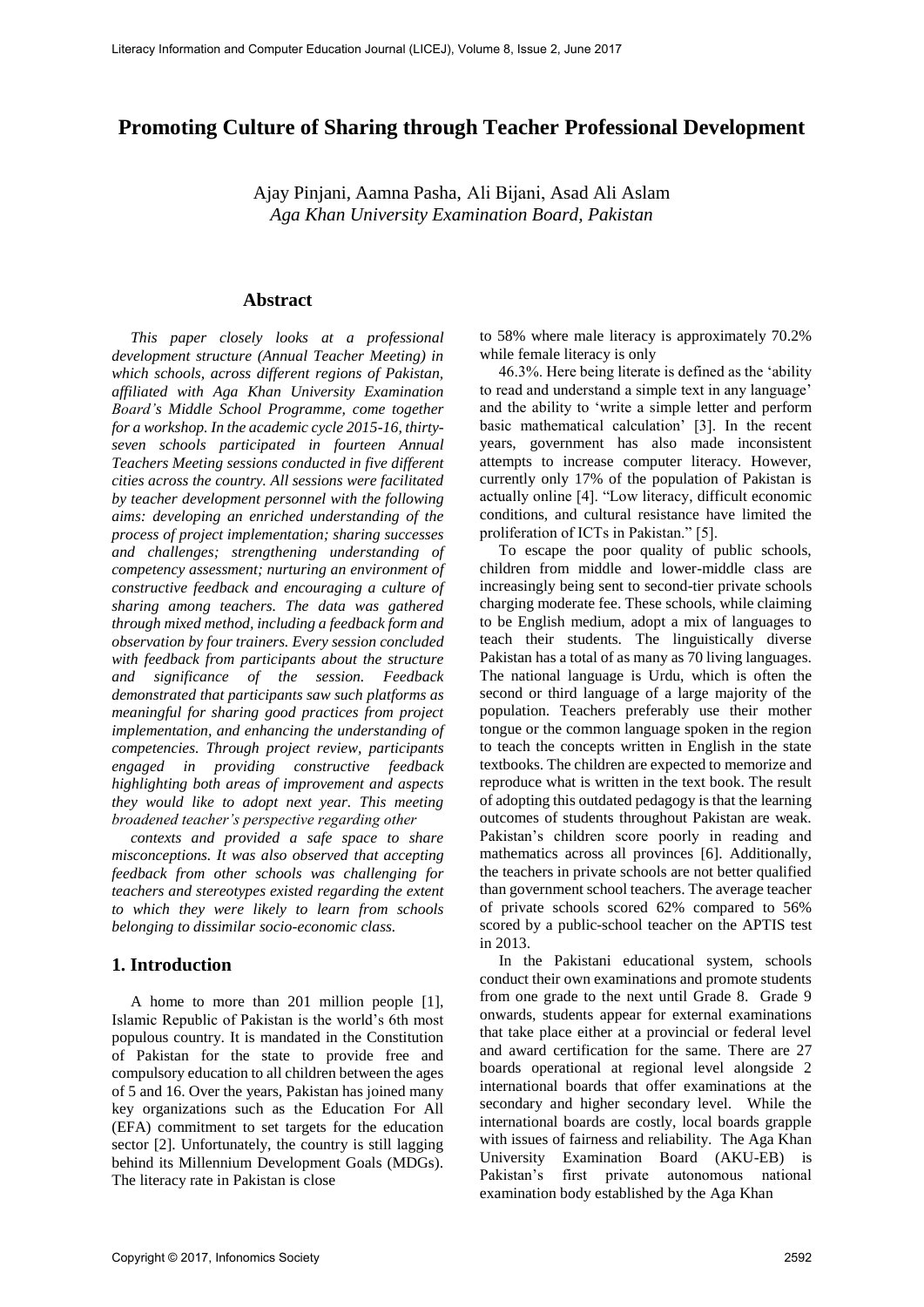University in August 2003 in accordance with Ordinance CXIV of the Government of Pakistan. The need for its establishment was felt in light of the lack of affordable, transparent and fair assessments at the secondary (SSC) and higher secondary (HSSC) school certification level. AKU-EB's primary purpose is to improve the quality of education by providing high quality examinations across the country in accordance with the National Curriculum of Pakistan. AKU-EB enrolls students from diverse geographic, ethnic, religious and socio-economic backgrounds across the country. Strong emphasis is placed on concept based learning and students are assessed on their understanding and application of knowledge. The designed syllabi and assessment along with teacher training platforms support, schools in moving away from rote memorization towards, deeper understanding of concepts and the development of higher order cognitive skills. Recognizing the struggle of students and teachers to teach for higher cognitive levels and the dependence on traditional teaching methodologies, a Middle School Programme (MSP) was conceptualized. The purpose of the programme is twofold: the first is the enrichment of content-based learning by offering interdisciplinary and experiential learning environment; the second is the development of a wide range of competencies by offering a broadbased foundation of educational experience. This is premised on the awareness that students of today need to be prepared to thrive in a world that is consistently changing. Together, the vision was to help develop lifelong learners by encouraging students to approach learning differently, recognize linkages across disciplines and journey from conceptual knowledge to its understanding and application. Each school opting for Middle School Programme receives a set of six interdisciplinary projects for each grade. These project tasks are designed by AKU-EB and are based on middle school syllabi drawn from the National Curriculum of Pakistan. Schools opt for any 4 projects, to be completed in one academic year, that align with their syllabi. Teachers assess the academic quality of students' project work and the competencies demonstrated in task completion using a standard rubric developed by AKU-EB. Teachers of all schools affiliating with AKU-EB for the programme are provided orientation training at the beginning of the academic year to familiarize them with project implementation and competency assessment.

The professional development intervention that we wanted to design needed to enhance teachers understanding of the Middle School Programme. This was a twofold task: strengthening teachers' implementation of project based learning and enhancing their understanding of competency assessment. Given that project based learning was a new pedagogy for a majority of teachers in Pakistan, we anticipated gaps in implementation. Additionally,

we recognized that understanding of what competencies are and how they are observed and assessed would be challenging for teachers as the use of a rubric is also a relatively new form of assessment. This realization was heightened during the orientation of teachers to the programme and throughout the year while offering ongoing support. The second core aim was therefore to further develop their skill of observational assessment. Aside from the programmatic intent, the teacher development team recognized that in order to continue to improve and enhance the projects developed and to ensure that the optimum opportunity for competency development is being provided, it is necessary for us to be informed of the challenges experienced by teachers across different contexts. Given the multiplicity that exists from one school to another in Pakistan, in terms of resource availability, teacher proficiency, acceptability of new methodology and student readiness, we considered it important to cognize the challenges that could further enrich our support to the schools, hence the Annual Teacher Meeting acted as a medium for this purpose. "The conditions in which teachers work matter a great deal to them and, ultimately, to their students." In a research conducted to explore the relationship between context of a school and its impact on teacher's professional satisfaction and student achievement, it was concluded that providing a supportive culture in which teachers can work appears to contribute to improved student achievement. [7] Lastly, we recognized that in Pakistan limited opportunity exists for teachers to meet teachers of other schools, to look at the work of students that they do not directly teach, to share their experiences across diverse contexts, and to collectively have a dialogue on a common content that they individually worked on. Thus we wanted to take the initiative of providing a platform

that encourages such conversations and sows the seed for developing a culture of sharing amongst schools. A research exploring the experiences of Singaporean teachers as a result of sharing knowledge among one another, found that through sharing with colleagues helped them increase their own learning and once acknowledged, they felt their knowledge was also worthy of sharing. It was observed that when teachers share an idea or their way of teaching with one another, the practice of penning down their ideas helped them improve that idea, and sharing of insights though dialogue further enriched this process [8]. Another study reaffirmed that teachers want to know what colleagues are currently thinking and learn about the methods and approaches that are being used [9]. While benefits reaped from creating platforms for teachers to meet within a school have been significantly acknowledged, it has been stressed that 'socialization should not be limited to one school but teachers from different schools should come together and share their knowledge'[8]. A study on school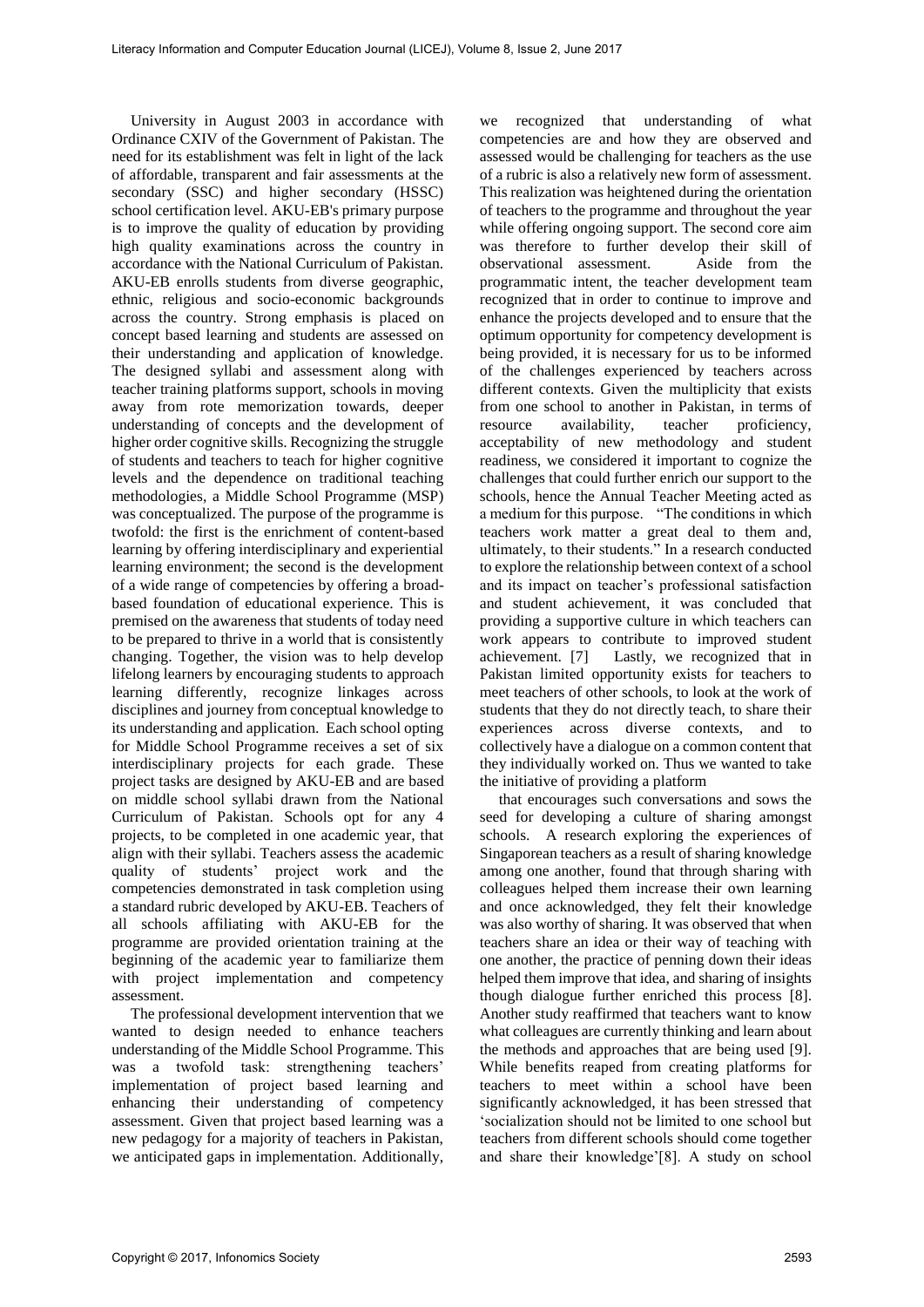improvement shared its findings that teachers are more able to implement new ideas within the context of supportive collaborative relationships. Such collaborations strengthen resolve, give space for sharing of common frustrations and allow greater coordination and consistency of teaching approaches [10].

In order to achieve our objectives, it was decided that three schools be invited together to an Annual Teacher Meeting (ATM). Bringing schools together was seen to offer multiple benefits; foremost, it would allow teachers to come together to share their students work and network with each other. Secondly, it would provide the platform for teachers to share their<br>experiences and challenges of project experiences and challenges of implementation, and how they facilitated the process. The number of schools invited to one meeting was limited to three, as what was essential was that the group size allows active participation and sharing along with the opportunity to see each other's students work in depth. A project review exercise was designed to meet the objective of having teachers look at student work from other schools, reflect on their students' project implementation vis a vis others, and participate in a dialogue on similarities and differences. The aims of education evolve depending on the demands of era. According to Kress "the previous era

had required an education for stability, the coming era requires an education for instability" [11]. As a result competency development has become one of the dominant goals of education. Since teachers are responsible for operating educational system they need to explore and understand these competencies before creating an environment to inculcate the same in their students.

In order to improve teachers understanding of competencies a number of clips of students working on a single project were enacted and recorded for the purpose of ATM. These videos were displayed and teachers were asked to use the rubric to score the three students appearing in the videos, on each competency. Once filled and recorded, the variations in the scores are shared and collectively discussed to further enhance the teachers' understanding of the competencies and their observational skills. Throughout the meeting, different aspects of the middle school programme are explored by encouraging participants to share contextual strengths and limitations, when they experienced the implementation of projects in their classroom.

# **2. Methodology and Results**

At the end of each Annual Teacher Meeting, participants were given a feedback form containing qualitative and quantitative questions to evaluate the meeting in terms of its objectives, structure, trainer's effectiveness, content quality and other facilities.

Each participant submitted their anonymous feedback on the meeting. In addition the observation of the 4 trainers who executed the ATMs individually shared their observation on the ATM which was later analyzed through open coding. Overall, 14 ATMs were conducted in 5 different cities. A total of 241 participants including teachers, coordinators and principals from 37 schools across Pakistan gave their feedback in the Annual Teacher Meetings (ATMs) conducted for the Middle School Programme cycle 2015-2016. The Figures below analyze the data gathered from three questions asked in the feedback form by all participants. The participants were asked if the ATM helped them to better understand the Middle School

Programme (MSP). 66% of the teachers said that the meetings successfully built up on their knowledge of the MSP while remaining 34% felt it was 'somewhat' or at least 'a little' helpful (see Figure 1). Throughout the ATM participants received an opportunity to voice out their experiences and opinions about every aspect of MSP, and the facilitators consciously attempted to identify areas of misconceptions and timely counter them in study manner through discussion and reflection. This open dialogue on project implementation could be a significant reason due to which, a majority of the participants considered ATM helpful in better conceptualizing the programme and its purpose.



Figure 1. Value of the meeting to better understand the Middle School Programme

The participants were also asked if they found the meeting engaging. 50% of the participants said that the meeting was 'very' engaging. Another 42% also found the meeting 'somewhat' engaging. In the context of Pakistan, it is often a rare opportunity for teachers to interact with other school teachers, especially for a same project that has been executed by all schools attending a workshop or a meeting. Therefore, what AKU-EB MSP provided the teachers, was a unique experience coupled with a professional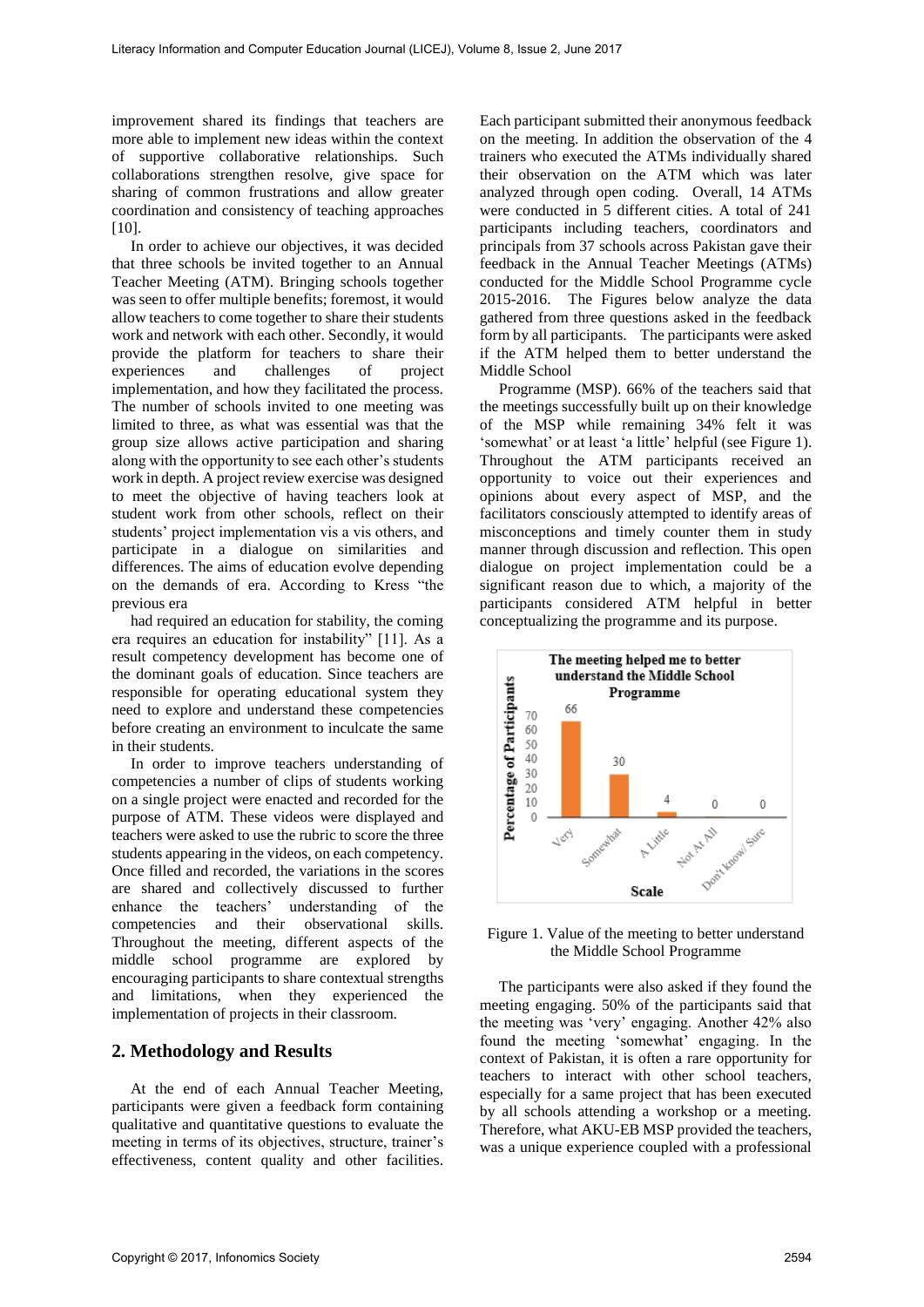development session that would contribute to their teaching and career growth. In addition, at many ATM's the participating schools differed not only in area but also in the socio-economic and ethnic backgrounds each school represented. Hence, for some teachers, they received a platform to learn about not only the programme implementation but also interact with diverse cultural contexts in which education takes place in Pakistan.

The format of the meeting could also act as a contributor to the high level of engagement experienced by participants. Teachers watched video clips in which the trainers enacted students implementing a project. As a result, there was engagement as well as reflective debate, because in many situations the variation in scores for the same competency varied leading to conversations and arguments taking place to and fro.

Overall, the participants were excited to see other schools, observe their work and interact with them in a highly engaging environment (see Figure 2).



Figure 2. Participants' opinion on whether the meeting was engaging

When asked if they were able to take away any learning from the way other schools implemented their projects, the response was varying. As Figure 3 below demonstrates, more than 50% of the teachers felt they were 'somewhat' able to learn from the implementation of projects by other schools. The remaining participants either learned a lot or too little. This observation was interesting to interpret since this was the first time the Annual Teacher Meeting was being held in the described manner. For multiple schools of varying demographics to come together, interact and learn from each other was a new experience and it was only gradually that they settled in. It took time for them to understand and accept their shortcomings and learn from the experiences of others. Participants, nonetheless, appreciated the effort done by other schools and shared how the meeting enhanced their understanding of conceptual

learning and reaffirmed the importance of a studentcentered approach to learning.

Some common factors, emerging from different studies, that encourage teachers to share their knowledge with one another include self-efficacy, trust, enjoyment in helping others, and collective cognitive responsibility [12], [13], [14], [15].





Our analysis of all meetings collectively demonstrated that when a conducive environment is created, the aforementioned factors do come to surface and make the process of sharing and interaction more lively and meaningful. Simultaneously, studies have stated that one of the major hurdles is the fear of criticism, experienced by the teacher, which then leads to reluctance in sharing [7].

### **2.1. Trainers' Observation**

The trainers' observed that the structure of the ATM provided a unique opportunity of focused group interaction with teachers from other schools. Additionally, gaps in implementation were recognized through an exchange of experiences which was enriched by the structure of the ATM. AKU-EB became a facilitator in such a setting rather than an influential expert. This had another advantage of providing a safe space to share misconceptions. Teachers seemed to be more comfortable to open up with other teachers outside of their school. This could be because often there is a strong hierarchy that exists within schools. Teachers are unable to share problems with their coordinators or school principal due to fear of being questioned on their capabilities or fear of being reprimanded for mistakes made. Meeting teachers brought forward a lot of queries and challenges which may not have been shared otherwise. Additionally, teachers received exposure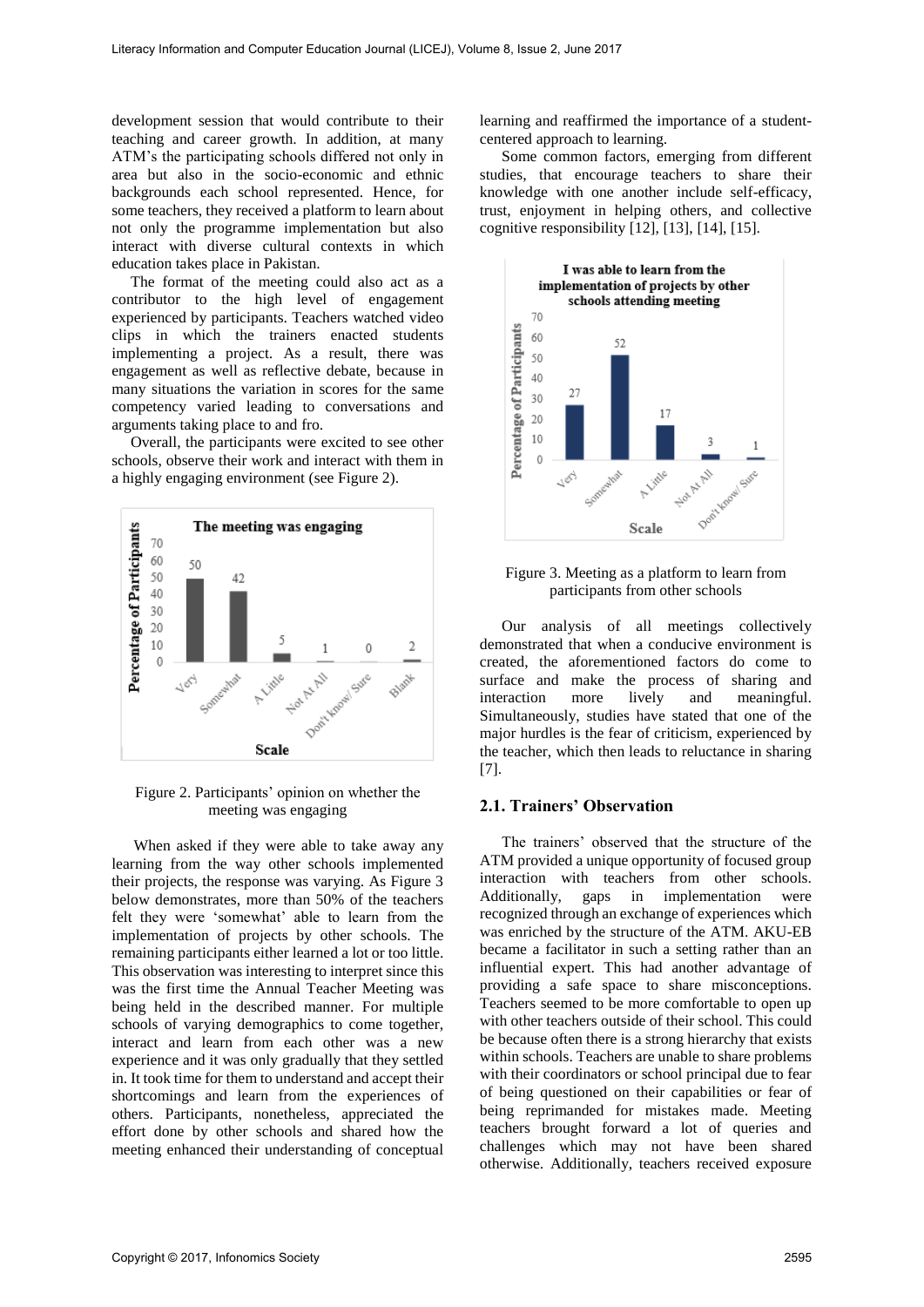of broader perspectives by meeting those outside of their school. When using visual aids to clarify understanding of the rubric, some teachers' observation was coloured by the context in which they worked which was interesting for both the trainer and other teachers. This also allowed the Teacher Development team to become aware of the common and contextual challenges of project implementation. Very interestingly, with regard to student work, the significance of originality (student's own work) and competency development was accepted regardless of contextual limitations. Two other interesting observations surfaced from the meeting. It was noticed that teachers showed substantial resistance when teachers from other schools gave feedback on implementation of projects after the project review exercise. Teachers were less receptive of constructive feedback. This could be because such a platform and exercise, teachers have not been exposed to before. It was also noticed that a culture of competition and socio-economic divide influenced the way in which schools perceived one another. On occasions some schools shared pre-conceived assumptions, making statements that they do not expect to learn much from a school due to their socio-economic background, size or years of establishment. This mindset is essential to shake and could explain the resistance to feedback as mentioned earlier.

# **3. Conclusion**

These meetings initiated discussions that the teacher development team is keen to further explore. We learnt that creating a safe space for teachers plays an instrumental role in bringing forth misconceptions and true opinions of teachers. Although it was challenging to accept critique from participating schools, the meeting did act as the first step towards developing a culture of sharing. We believe that as this culture strengthens it is likely that stereotypes that exists across schools will also decrease and the value of participating in constructive dialogue will be widely acknowledged. It was also recognized that more professional development and capacity building initiatives are required to assist teachers in comprehending and practicing the role of a facilitator, leaving the comfort zone of instructive classes aside.

#### **4. Acknowledgements**

The authors would like to thank Misbah Dawood, Associate Teacher Development, for her invaluable assistance throughout.

# **5. References**

[1] The World Factbook - Central Intelligence Agency. (2017), Cia.gov., https://www.cia.gov/library/publications

/the-worldfactbook/geos/pk.html (Access Date: 16 June, 2017).

[2] Hussain, A., (2015). 'Education System of Pakistan: Issues, Problems and Solutions', http://www.ipripak.org/ category/ipri-reviews/ (Access Date: 13 June, 2017).

[3] Sheikh, A., (2017). 'Govt redefines literacy for count - The Express Tribune. The Express Tribune, https://tribun e.com.pk/story/1341159/govt-redefinesliteracy-count/ (Access Date: 16 June, 2017).

[4] Peña-López, I., (2016). 'World development report 2016: Digital dividends.' World Bank; http://documents. world-bank.org/urated/en/896971468194972881/ pdf/102725-PUB-Replacement-PUBLIC.pdf.

[5] Pakistan Country Report 2015. (2017) (23rd ed.). Freedom House; https://freedomhouse.org/report/ freedomnet/2015/pakistan (Access Date: 13 June, 2017).

[6] 'The State of Education in Pakistan.' (2017) Alif Ailaan; https://d3n8a8pro7vhmx.cloudfront.net/alifailaan/pages/ 496/attachments/original/1473162927/The\_State\_of\_Ed ucation\_in\_Pakistan.pdf?1473162927 (Access Date: 16 June, 2017).

[7] Moore, S., Matthew, A. and Papay, J., How Context Matters in High- Need Schools: The Effects of Teachers' Working Conditions on Their Professional Satisfaction and Their Students' Achievement: Teachers College Record; http://www.tcrecord.org/Content.asp?ContentId=16685 (Access Date: 13 June, 2017).

[8] Chaudhry, A., and Sivakamasundari, B., (2004). Perceptions of Teachers about Knowledge Sharing in Schools. Singapore: Idea Group Publishing; Schools. Singapore: Idea Group http://www.irma-international.org/viewtitle/32334/ (Access Date: 16 June, 2017).

[9] McAndrew, P., Clow, D., Taylor, J., and Aczel, J., (2004). The evolutionary design of a Knowledge Network to support knowledge management and sharing for lifelong learning. British Journal Of Educational Technology, 35(6), 739-746. http://dx.doi.org/10.1111/j.1467-8535.2004. 00431.x.

[10] Harris, A., (2002). School Improvement: What's In It For Schools. London: RoutledgeFalmer.

[11] Kress, G., (2000). A Curriculum for the Future. Cambridge Journal Of Education, 30(1), 133-145. http://www.itslifejimbutnotasweknowit.org.uk/files/CPL HE/CJEKressCurric.pdf.

[12] Bandura, A., (1997). Self-Efficacy: The exercise of control. New York: W. H. Freeman.

[13] Scardamalia, M., (2002). Scardamalia, M. (2002). Collective Cognitive Responsibility for the Advancement of Knowledge. In Liberal education in a knowledge society (pp. 67-98). Chicago: Open Court; http://ikit.org/fulltext/ inpressCollectiveCog.pdf.

[14] Kankanhalli, A., C. Y. Tan, B., and Wei, K., (2005). Contributing Knowledge to Electronic Knowledge